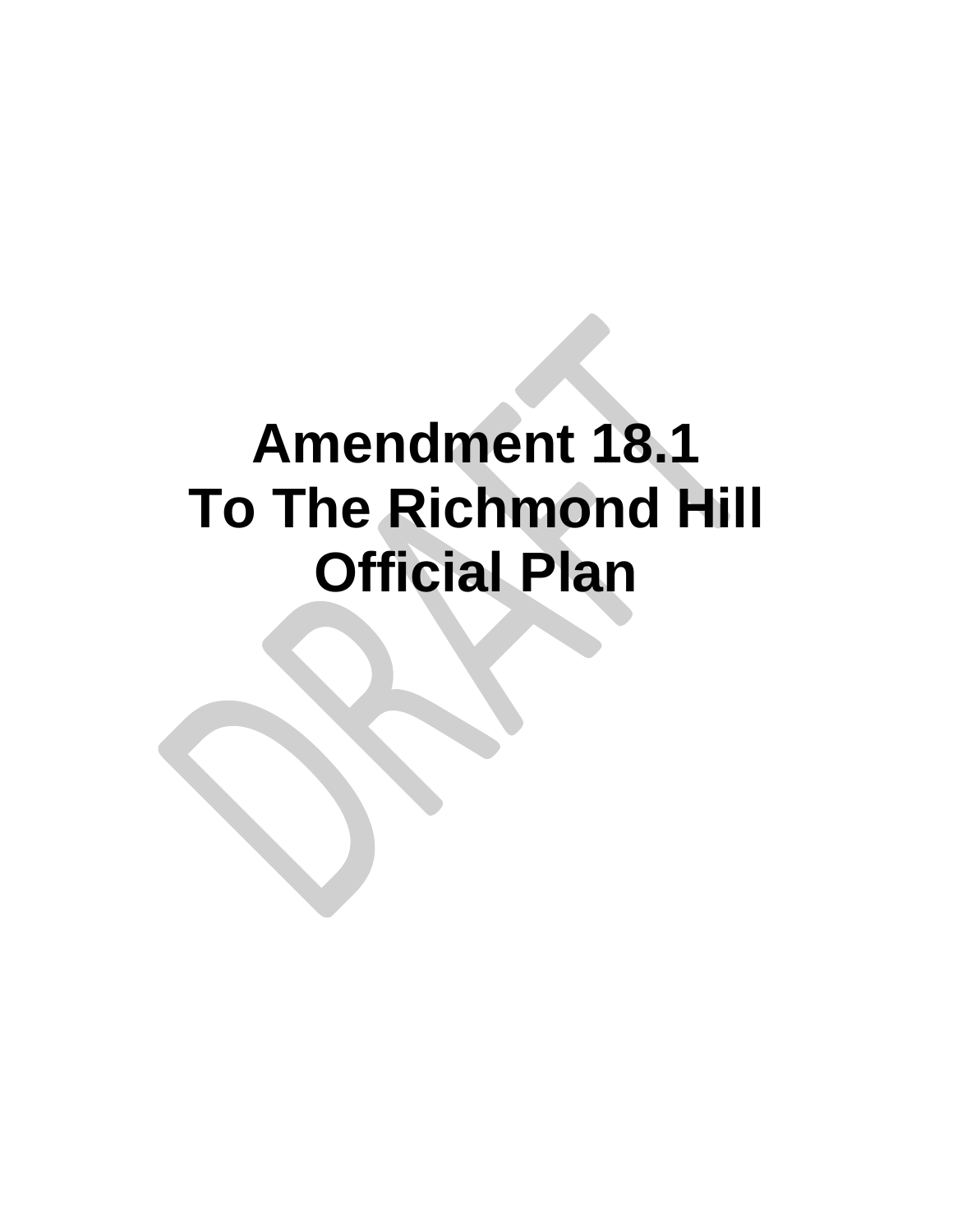## **Table of Contents**

| <b>Title</b>      |                                                                           | Page                                       |
|-------------------|---------------------------------------------------------------------------|--------------------------------------------|
|                   | <b>Certification Page</b><br><b>Adopting By-law</b>                       | (i)<br>(i)                                 |
|                   | <b>Part One - The Preamble</b>                                            |                                            |
| 1.1<br>1.2<br>1.3 | Purpose<br>Location<br><b>Basis</b>                                       | $\overline{2}$<br>$\frac{1}{2}$            |
|                   | <b>Part Two - The Amendment</b>                                           |                                            |
| 2.1<br>2.2<br>2.3 | Introduction<br>Details of Amendment<br>Implementation and Interpretation | $\begin{array}{c} 3 \\ 3 \\ 8 \end{array}$ |
|                   |                                                                           |                                            |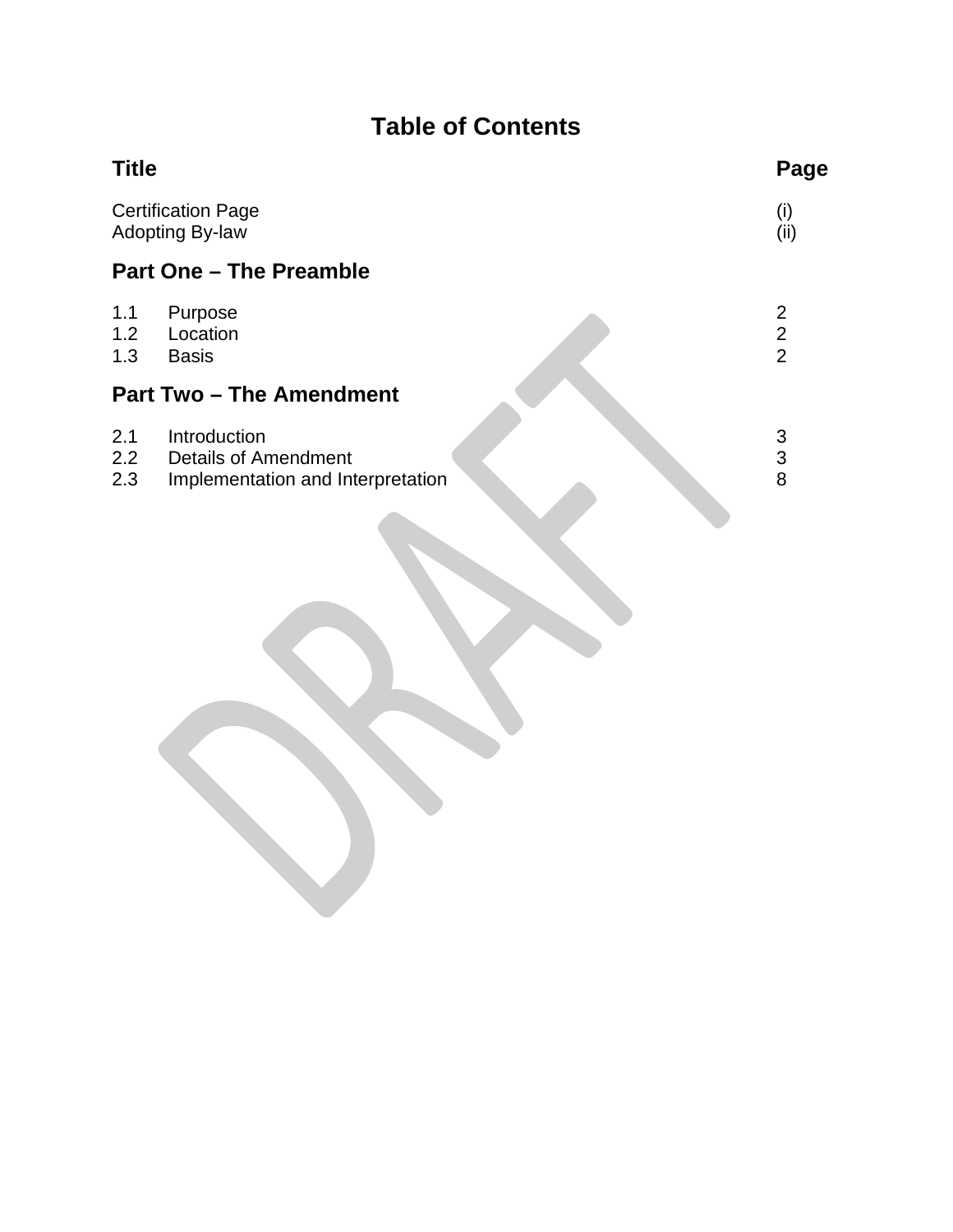## **Richmond Hill Official Plan**

#### **Official Plan Amendment 18.1**

The attached schedule and explanatory text constitute Amendment No. 18.1 to the Richmond Hill Official Plan.

This amendment was prepared and recommended by the Richmond Hill Council and was adopted by the Council of the Corporation of the City of Richmond Hill by By-law No. \_\_\_-\_\_\_ in accordance with Sections 17 and 26 of the Planning Act on the \_\_\_\_ day of \_\_\_\_\_\_\_\_\_\_\_\_, 20\_\_\_.

| <b>Dave Barrow</b><br><b>Mayor</b> | <b>Stephen M.A. Huycke<br/>Town Clerk</b> |
|------------------------------------|-------------------------------------------|
|                                    |                                           |
|                                    |                                           |
|                                    |                                           |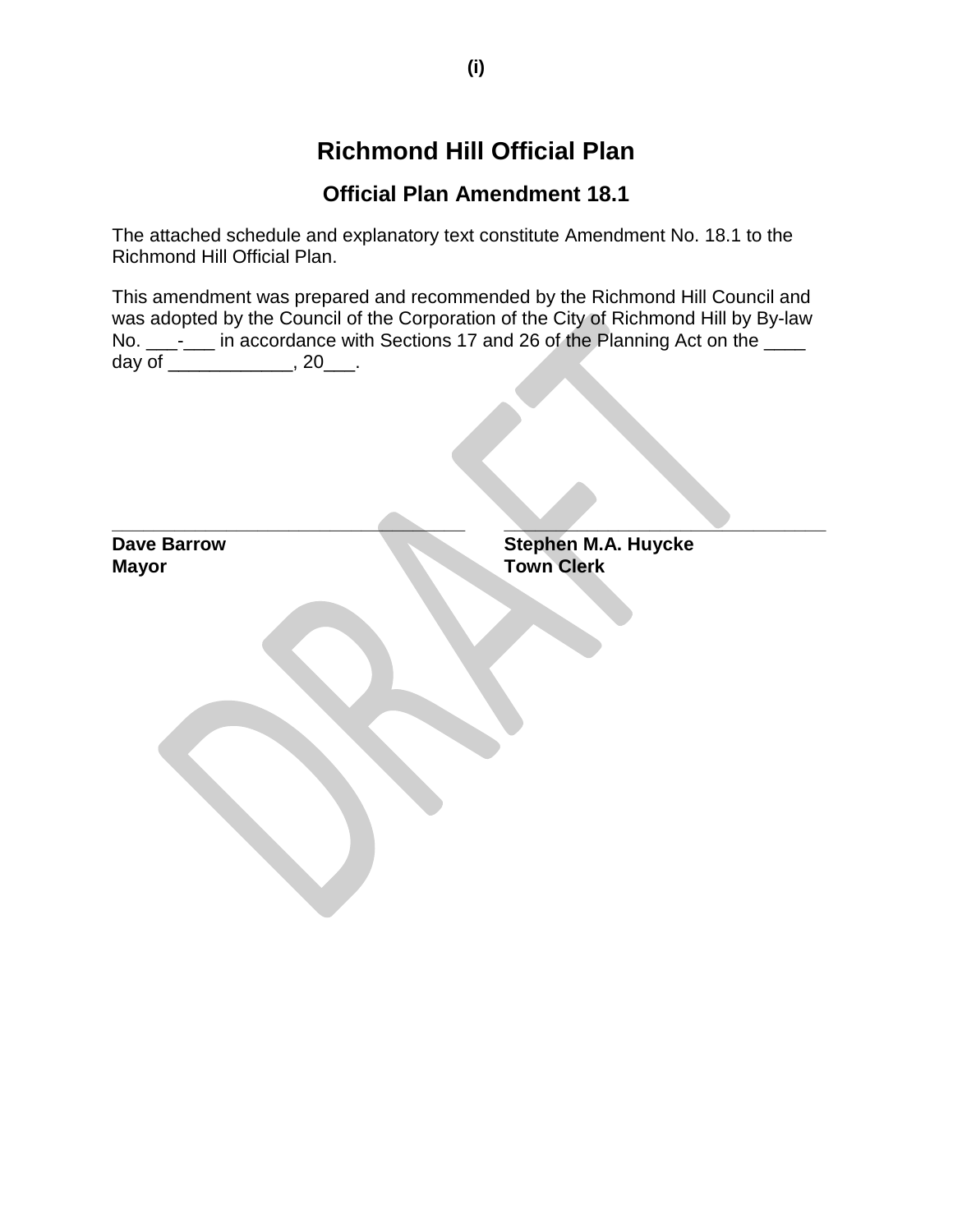## **The Corporation of The City Of Richmond Hill**

#### **By-Law xxx-20**

A By-law to Adopt Amendment 18.1 to the Richmond Hill Official Plan

The Council of the Corporation of the City of Richmond Hill, in accordance with provisions of the Planning Act, R.S.O. 1990, hereby enacts as follows:

- 1. That Amendment 18.1 to the Richmond Hill Official Plan, consisting of the attached Part Two is hereby adopted.
- 2. That the Clerk is hereby authorized and directed to make application to The Regional Municipality of York for approval of the aforementioned Amendment 18.1 to the Richmond Hill Official Plan.
- 3. This by-law shall come into force and take effect on the day of the final passing thereof.

Passed this \_\_\_\_ day of \_\_\_\_\_\_\_\_\_\_, 20\_.

**\_\_\_\_\_\_\_\_\_\_\_\_\_\_\_\_\_\_\_\_\_\_\_\_\_\_\_\_\_\_\_\_**

**Dave Barrow Mayor**

**\_\_\_\_\_\_\_\_\_\_\_\_\_\_\_\_\_\_\_\_\_\_\_\_\_\_\_\_\_\_\_\_ Stephen M.A. Huycke Town Clerk**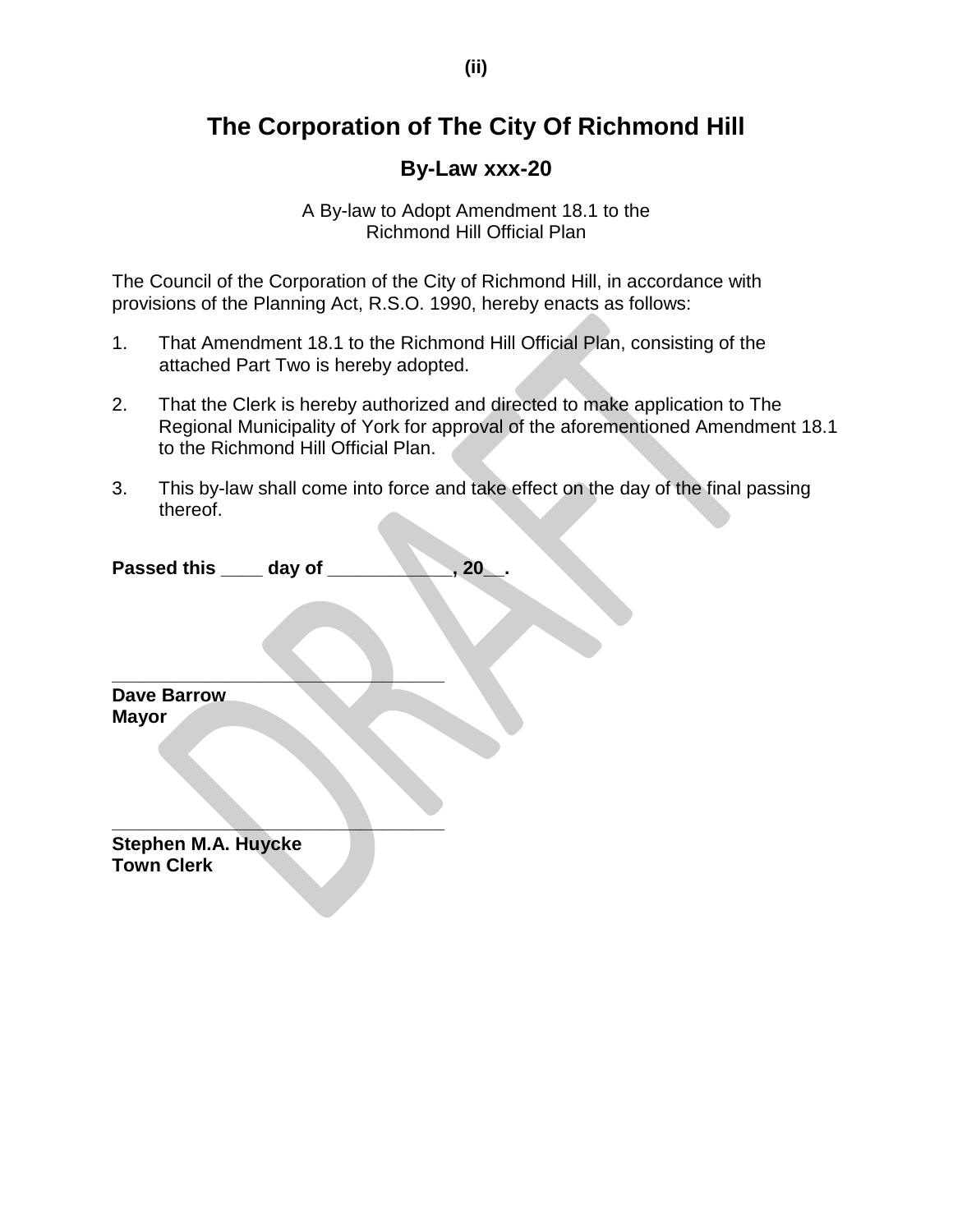**Part One - The Preamble** is not a part of the Amendment.

**Part Two - The Amendment**, consisting of text and maps, constitutes Amendment 18.1 to the Richmond Hill Official Plan.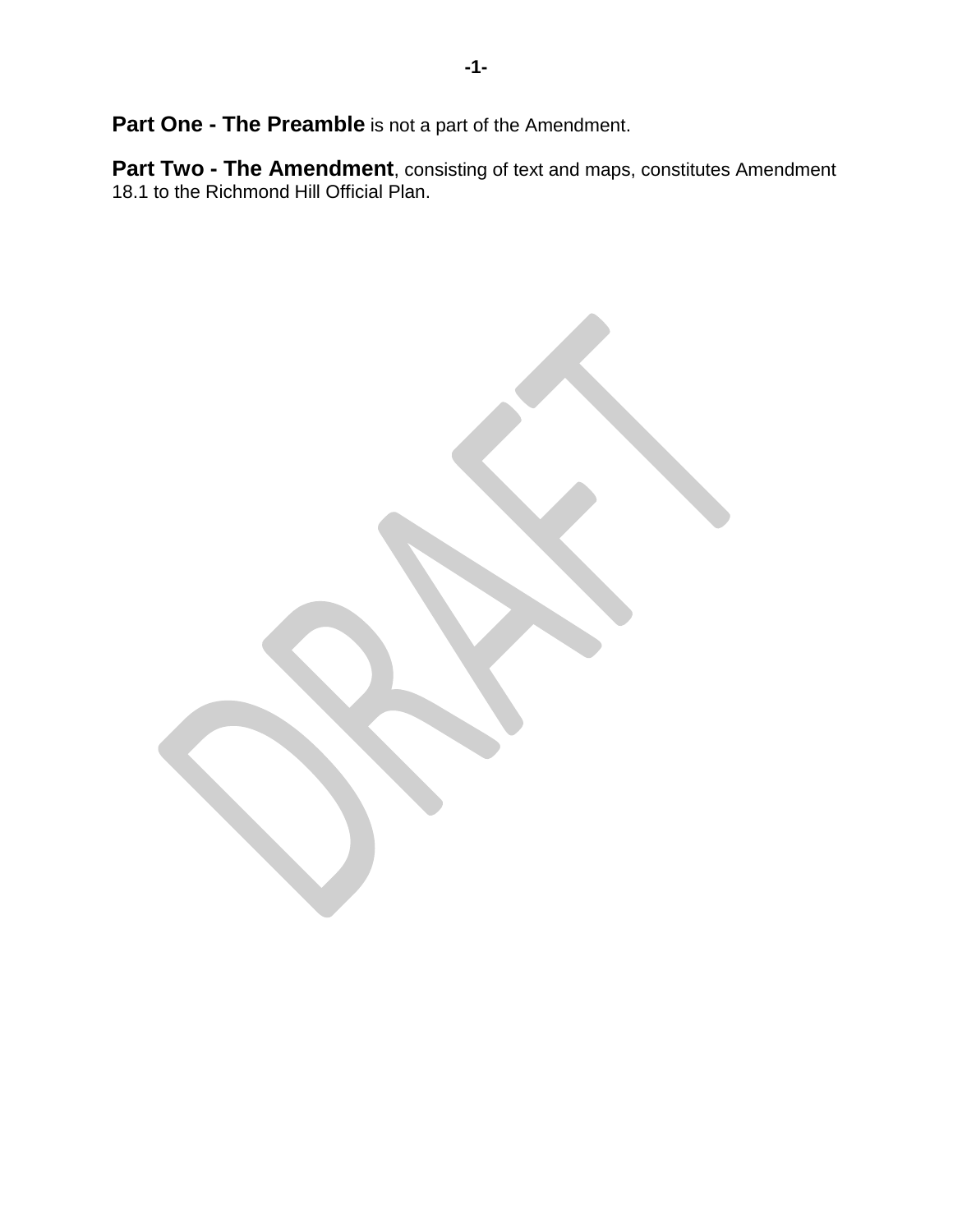### **Part One – The Preamble**

#### **1.1 Purpose**

The purpose of this Amendment to the Richmond Hill Official Plan is to add automotive uses, including sales, as a permitted use within various employment designations, namely "Employment Area", "Employment Corridor", and "Office". The Amendment also adds design criteria specific to automotive uses locating in employment designations.

#### **1.2 Location**

The Amendment applies City-wide to all lands designated "Employment Area", "Employment Corridor" and "Office" in the Richmond Hill Official Plan.

#### **1.3 Basis**

The proposed amendment is considered by Council to be appropriate for the following reasons:

- the amendment is consistent with the *Provincial Policy Statement (2020)*, which requires that municipalities plan for and accommodate an appropriate range and mix of employment uses;
- the amendment conforms to *A Place to Grow: Growth Plan for the Greater Golden Horseshoe (2019)*, which supports the efficient use of employment areas and vacant and underutilized employment lands;
- the amendment conforms to the York Region Official Plan (2010), which requires the protection of employment lands and encourages the creation of high-quality employment opportunities for residents; and,
- the amendment provides direction to allow for a limited amount of commercial development in the form of automotive vehicle sales, repair and service establishments to locate on the periphery of designated business parks, while ensuring that these areas continue to be used for employment purposes.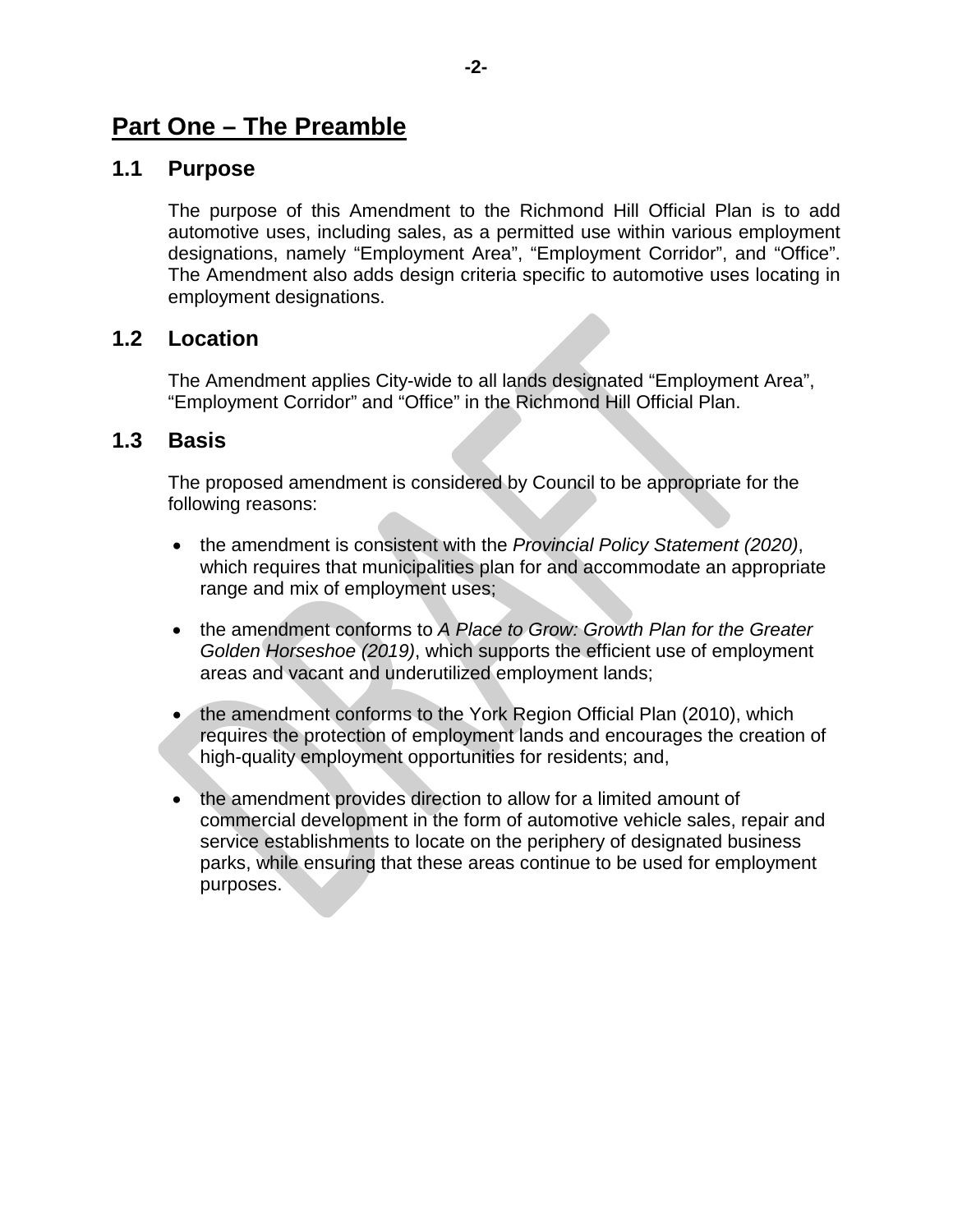## **Part Two - The Amendment**

#### **2.1 Introduction**

All of this part of the document entitled **Part Two – The Amendment**, consisting of the following text in Section 2.2 constitutes Amendment 18.1 to the Richmond Hill Official Plan.

#### **2.2 Details of the Amendment**

The Richmond Hill Official Plan is amended as follows:

- 2.2.1 That Section 4.8.1.1 Employment Area Land Use of the Richmond Hill Official Plan be amended as follows:
	- i. That Policy 4.8.1.1(2)(h) be deleted, and replaced with the following text:
		- h. Automotive uses, including sales, repair and/or service in accordance with policy 4.8.1.1(9) of this Plan.
	- ii. By adding a new policy 4.8.1.1(9) with the following text:
		- 9. a. Automotive vehicle sales, repair and service establishments may be permitted, subject to the following provisions:
			- i. The lands have frontage on an arterial street or a 400-series highway.
			- ii. The *retail* component is in addition to an automotive repair and service use.
			- iii. Outdoor display and/or storage of product inventory is discouraged and may only be only permitted where it can be suitably screened from public view. *Low impact development*  standards, such as permeable ground cover shall be utilized in areas of outdoor display and/or storage of product inventory.
			- b. An automotive repair and service use without a *retail* component, including an auto body repair shop or public garage, shall be permitted along Enford Road and Industrial Road within the Newkirk Business Park west of the Canadian National Railway.
- 2.2.2 That Section 4.8.1.2 Employment Area Design of the Richmond Hill Official Plan be amended as follows: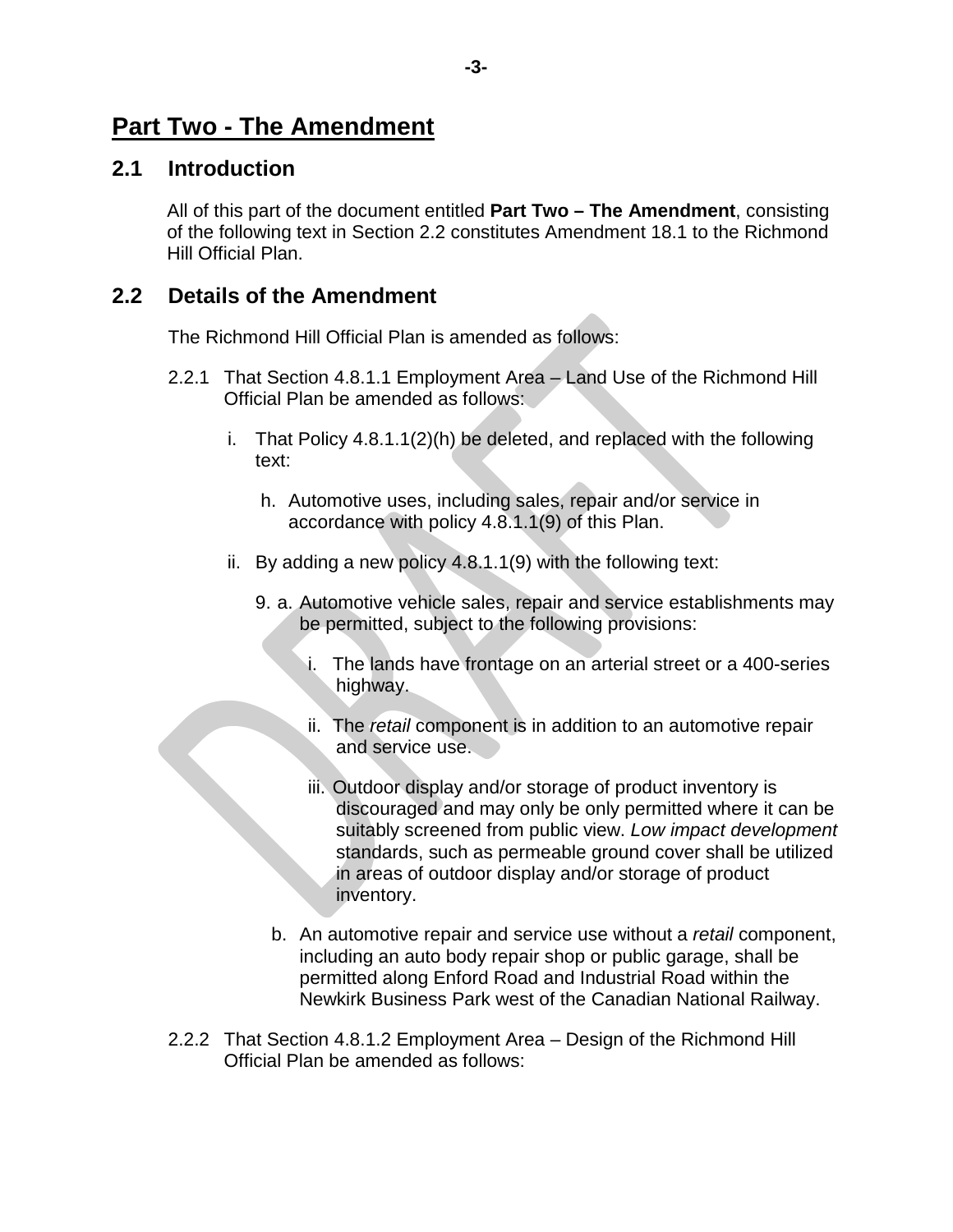- i. By adding a new policy 4.8.1.2(3) under the sub-heading "Building a Strong, Vibrant Identity and Character" with the following text:
	- 3. *Development* associated with automotive vehicle sales, repair and service establishments is subject to the following design requirements:
		- a. For establishments with visible frontage on an arterial street:
			- i. Front yard outdoor display areas should be avoided so that views of the building and internally displayed vehicles feature prominently in the view plane.
			- ii. The view of surface parking and outdoor vehicle displays, where permitted, should be minimized from the street.
		- b. For establishments with visible frontage on a 400-series highway:
			- i. Applicants are encouraged to incorporate multi-storey building designs featuring highly visible showrooms on each level.
			- ii. Given the visibility of the location, the building and site should be landmarks incorporating design excellence.
			- iii. Buildings should incorporate significant fenestration and be located close to adjacent streets.
			- iv. Internally displayed vehicles should feature prominently within the frontage of the site.
		- c. All building elements in public view (including garage and service areas) should contribute to the design theme of the building as a whole.
		- d. *Low-impact development* features shall be incorporated into the site layout and landscape plan.
		- e. Landscape buffer strips (and privacy fences, as appropriate) will be required to screen outdoor vehicle storage areas and parking from the view of the street and neighbouring residential properties.
- ii. Existing policies 4.8.1.2(3) through (5) be renumbered to 4.8.1.2(4) through (6).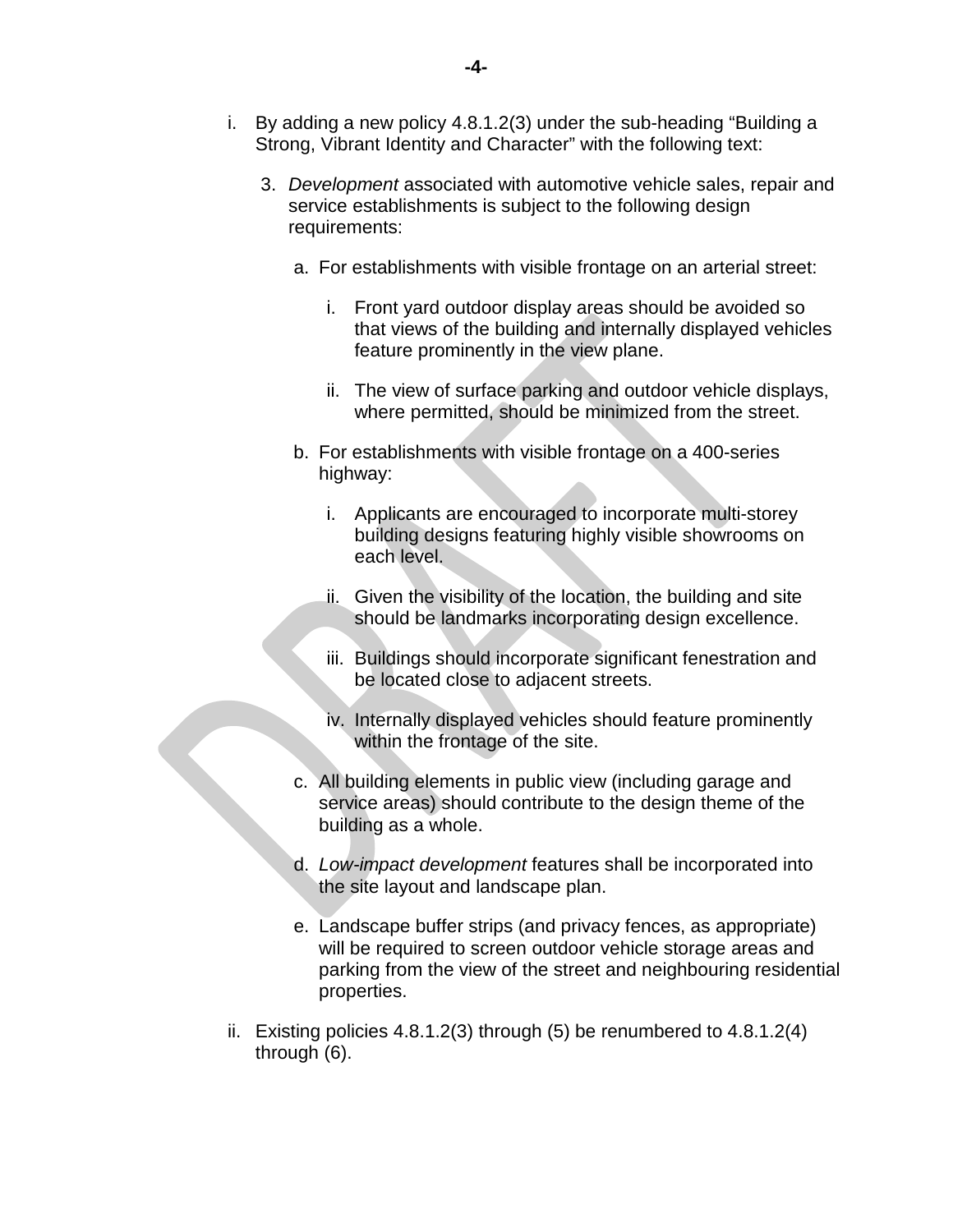- 2.2.3 That Section 4.8.2.1 Employment Corridor Land Use of the Richmond Hill Official Plan be amended as follows:
	- i. By adding a new policy  $4.8.2.1(2)(c)$  with the following text:
		- c. Automotive sales, repair and/or service uses in accordance with policy 4.8.2.1(7) of this Plan;
	- ii. Existing policies 4.8.2.1(2)(c) through (e) be renumbered to 4.8.2.1(2)(d) through (f).
	- iii. By adding a new policy 4.8.2.1(7) with the following text:
		- 7. Automotive vehicle sales, repair and service establishments may be permitted, subject to the following provisions:
			- a. The lands have frontage on an arterial street or a 400-series highway.
			- b. The *retail* component is in addition to an automotive repair and service use.
			- c. Outdoor display and/or storage of product inventory is discouraged and may only be only permitted where it can be suitably screened from public view. *Low impact development*  standards, such as permeable ground cover shall be utilized in areas of outdoor display and/or storage of product inventory.
	- iv. Existing policies 4.8.2.1(7) through 4.8.2.1(11) to be renumbered to 4.8.2.1(8) through 4.8.2.1(12).
- 2.2.4 That Section 4.8.2.2 Employment Corridor Design of the Richmond Hill Official Plan be amended as follows:
	- i. By adding a new policy 4.8.2.2(3) under the sub-heading "Building a Strong, Vibrant Identity and Character" with the following text:
		- 3. The following urban design policies shall apply to automotive vehicle sales, repair and service establishments:
			- a. For establishments with visible frontage on an arterial street:
				- i. Front yard outdoor display areas should be avoided so that views of the building and internally displayed vehicles feature prominently in the view plane.
				- ii. The view of surface parking and outdoor vehicle displays, where permitted, should be minimized from the street.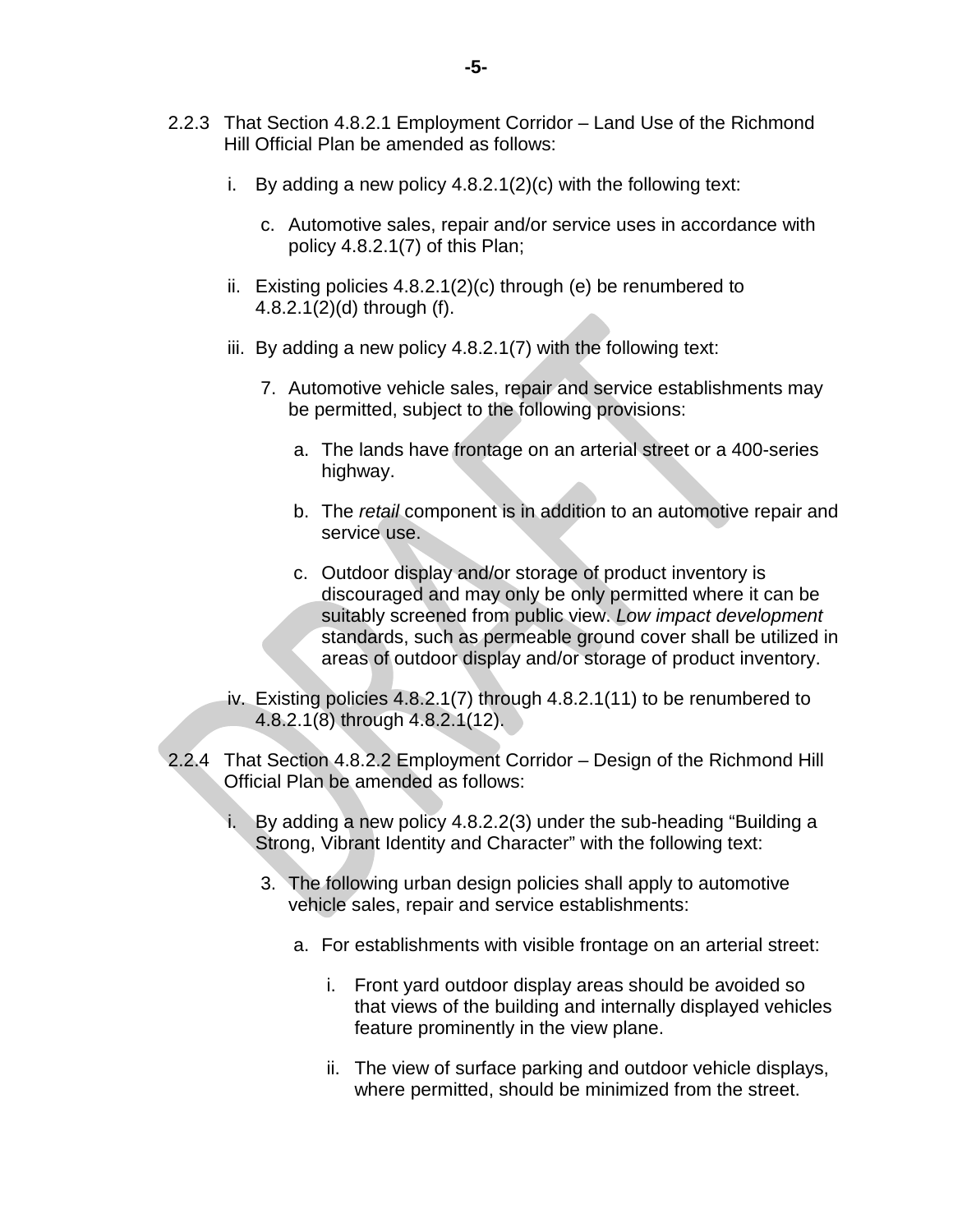- b. For establishments with visible frontage on a 400-series highway:
	- i. Applicants are encouraged to incorporate multi-storey building designs featuring highly visible showrooms on each level.
	- ii. Given the visibility of the location, the building and site should be landmarks incorporating design excellence.
	- iii. Buildings should incorporate significant fenestration and be located close to adjacent streets.
	- iv. Internally displayed vehicles should feature prominently within the frontage of the site.
- c. All building elements in public view (including garage and service areas) should contribute to the design theme of the building as a whole.
- d. *Low-impact development* features shall be incorporated into the site layout and landscape plan.
- e. Landscape buffer strips (and privacy fences, as appropriate) will be required to screen outdoor vehicle storage areas and parking from the view of the street and neighbouring residential properties.
- 2.2.5 That Section 9.6.3.4 Office of Chapter 9: North Leslie Secondary Plan be amended as follows:
	- i. By adding a new policy 9.6.3.4(e) with the following text:
		- e. In addition to the permitted uses in b) and c) above, automotive vehicle sales, repair and service establishments may be permitted, subject to the following provisions:
			- i. The lands have frontage on an arterial street or a 400-series highway.
			- ii. The *retail* component is in addition to an automotive repair and service use.
			- iii. Outdoor display and/or storage of product inventory is discouraged and may only be permitted where it can be suitably screened from public view. *Low impact development* standards, such as permeable ground cover shall be utilized in areas of outdoor display and/or storage of product inventory.